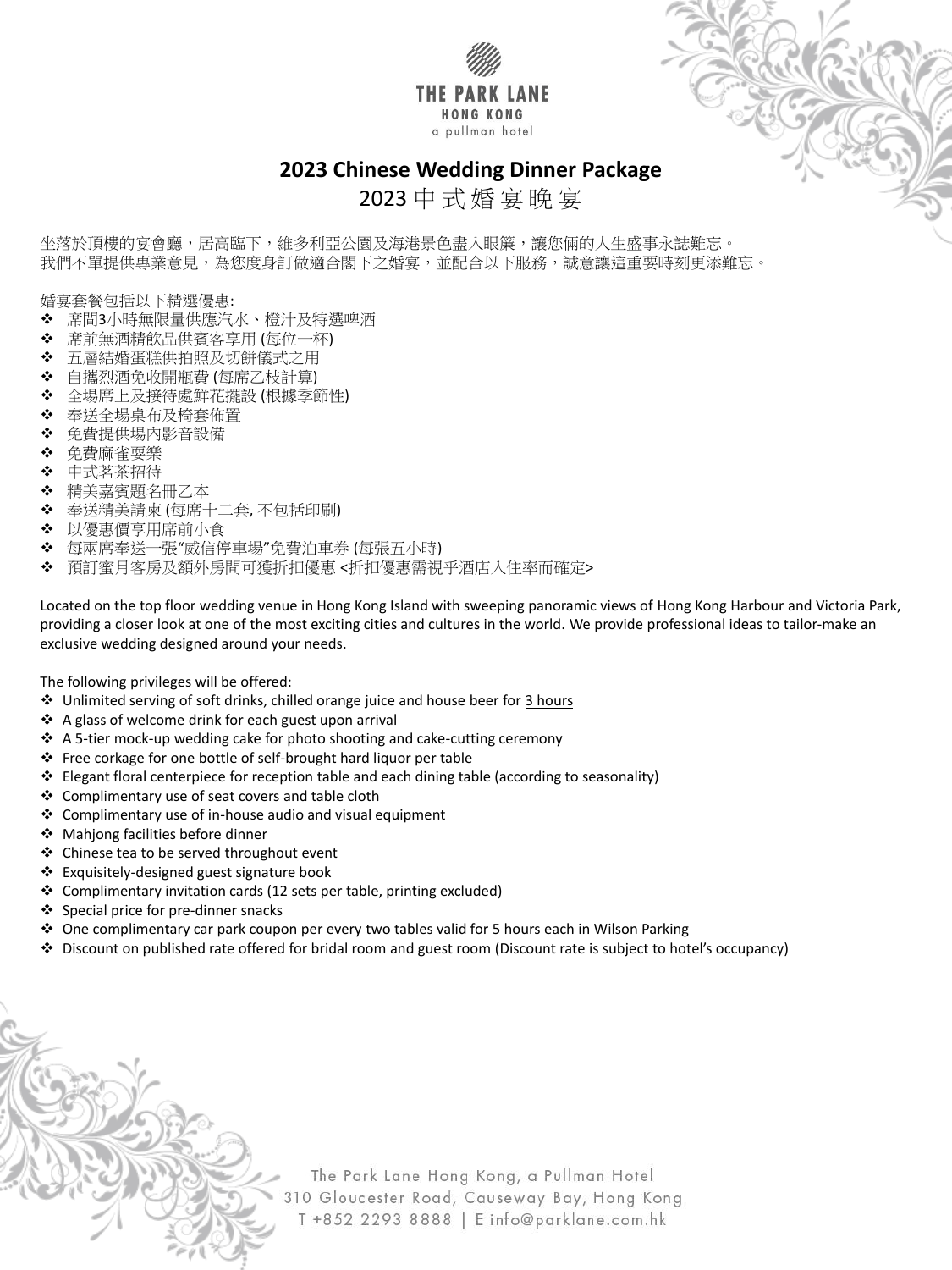



# 凡惠顧五席或以上即享下列額外優惠 **:**

◆ 奉送三磅鮮忌廉蛋糕

## 凡惠顧十席或以上即享下列各項額外優惠**:**

- ◆ 於婚宴當晚入住豪華蜜月客房壹晚,另奉送翌晨房間內享用美式早餐或咖啡室自助早餐兩客
- 四小時豪華平治房車 (S 350)及司機接送服務 (不包括花車佈置、隧道費及泊車費)
- ❖ 奉送六磅鮮忌廉蛋糕

## 升級酒水套餐**:**

- 每席港幣500元升級至5小時無限量供應汽水、橙汁及特選啤酒
- 每席港幣600元升級至3小時無限量供應汽水、橙汁、特選啤酒及特選紅白餐酒

## **For booking with minimum 5 tables of 10 - 12 persons, the following extra privileges will be offered:**

❖ A 3-lbs fresh cream cake

### **For booking with minimum 10 tables of 10 - 12 persons, the following extra privileges will be offered:**

- ◆ One night stay in the Bridal Room on the wedding night with buffet breakfast at PLAYT or room service American set breakfast for 2 persons in the following morning
- Chauffeured Mercedes Benz (S 350) limousine service with driver for 4 hours (decoration, tunnel fee and parking fee are excluded)
- ❖ A 6-lbs fresh cream cake

### **Beverage Enhancement Package:**

- HK\$500 per table of 10 12 persons (Chinese banquet) or HK\$60 net per person (Western banquet) for upgrading to unlimited serving of soft drinks, chilled orange juice and house beer for 5 hours
- HK\$600 per table of 10 12 persons (Chinese banquet) or HK\$60 net per person (Western banquet) for upgrading to unlimited serving of soft drinks, chilled orange juice, house beer and house red & white wines for 3 hours

### 條款及細則**:**

所有價格需另加一服務費 有效日期由2023年1月1日起至2023年12月30日 (不適用於2023年12 月 22, 24 - 26日)

不同之宴會廳及佳期均設最低消費 菜單上的食材供應有可能受季節影響, 柏寧酒店保留最終決定權以更換同等價值之食材 優惠及價目如有任何更改,恕不另行通知 此優惠不可與其他推廣優惠、貴賓卡或折扣卷同時使用

查詢或預訂,請致電 (852) 2839 3332 或電郵至wedding@parklane.com.hk與宴會部聯絡

#### **Terms & Conditions:**

All prices are subject to 10% service charge The above package is valid from 1 January to 30 December 2023 (Blackout date: 22, 24 - 26 December 2023)

A minimum Food & Beverage charge is applied on each venue and is subject to the date Seasonal ingredients on the menu may be subjected to change, depending on the availability. The Park Lane Hong Kong, A Pullman Hotel reserves the right to alter the above menu prices and items due to unforeseeable market price fluctuations and availability

This package cannot be used in conjunction with other promotional offers, VIP cards or other discount voucher

For enquiries and reservations, please contact our Events Sales Office at (852) 2839 3332 or email to wedding@parklane.com.hk

The Park Lane Hong Kong, a Pullman Hotel 310 Gloucester Road, Causeway Bay, Hong Kong T +852 2293 8888 | E info@parklane.com.hk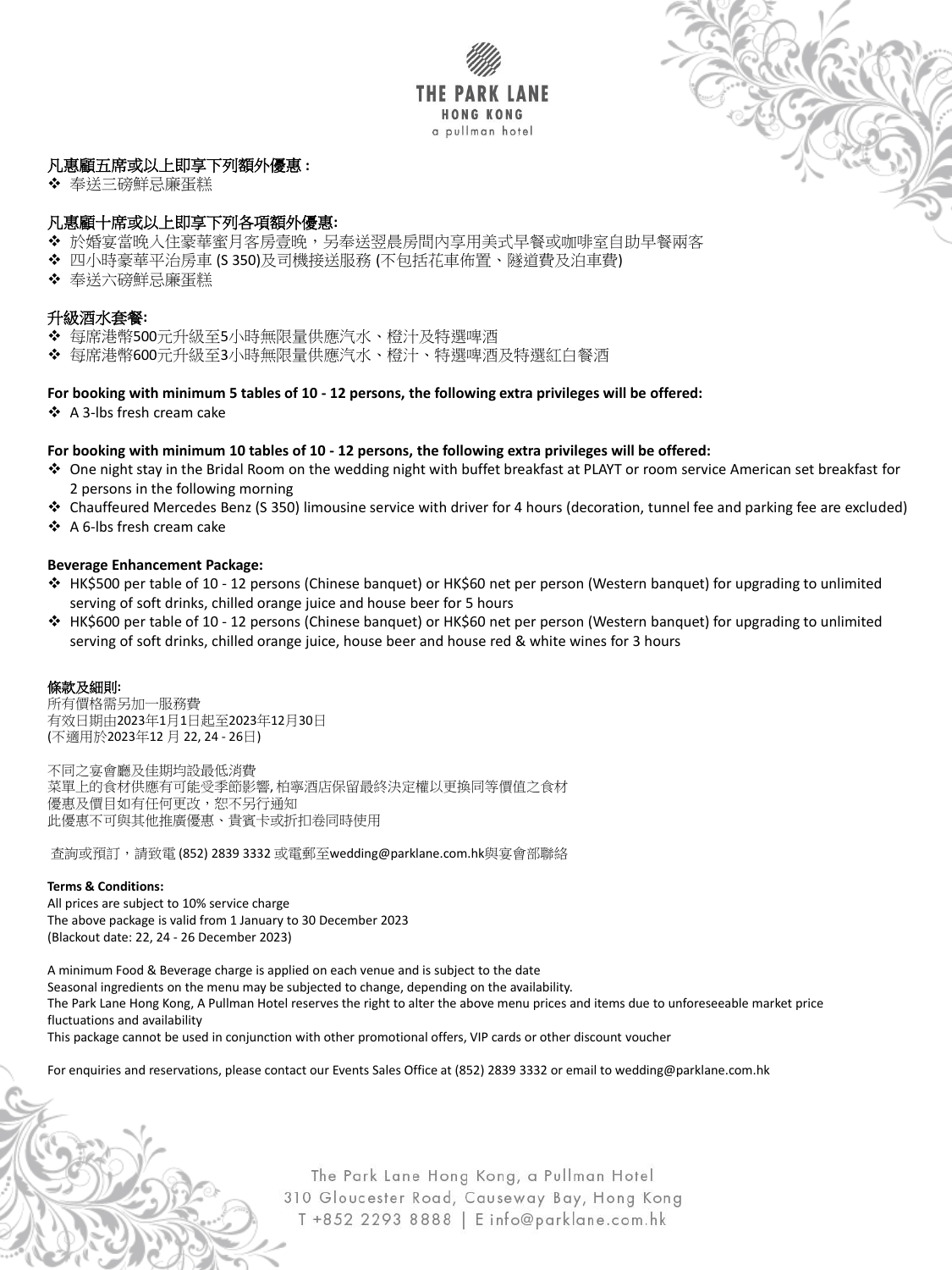

中 式 婚 宴 晚 宴 菜 譜 **I Chinese Wedding Set Dinner Menu I**

> 迎 囍 乳 豬 全 體 Roasted Whole Suckling Pig

杏 香 脆 蟹 鉗 拼 元 貝 蝦 仁 Deep-fried Stuffed Crab Claw with Almond Slice Sautéed Scallop and Shrimp

碧綠花菇扣原隻鮑魚(八頭) Braised Whole Abalone with Mushroom and Vegetable

> 清蒸老虎斑 Steamed Whole Tiger Garoupa

姬 松 茸 燉 海 螺 Double-boiled Soup with Agaricus Mushroom and Sea Whelk

錦 繡 炒 香 苗 Fried Rice with Diced BBQ Pork and Shrimp

#### 中 式 婚 宴 晚 宴 菜 譜 Ⅱ **Chinese Wedding Set Dinner Menu II**

紅 運 脆 皮 燒 雞 Roasted Crispy Chicken

蟹肉扒雙寶蔬 Braised Vegetable with Crab Meat

舞茸菌海螺燉竹絲雞 Double-boiled Soup with Maitake Mushroom and Silky Fowl

蠔 皇 甫 魚 炆 伊 麵 Braised E-fu Noodle with Flatfish

碧 綠 花 菇 扣 原 隻 鮑 魚 (八 頭) Braised Whole Abalone with Mushroom and Vegetable

> 清蒸老虎斑 Steamed Whole Tiger Garoupa

蓮 子 百 合 紅 豆 沙 Sweetened Red Bean Soup with Lily Bulb and Lotus Seed

> 鉑 爾 曼 美 點 Chinese Petit Fours

迎 囍 乳 豬 全 體 Roasted Whole Suckling Pig

黑 松 露 翡 翠 炒 蝦 仁 Sautéed Shrimp with Vegetable and Black Truffle Sauce

> 黃 金 荔 蓉 帶 子 盒 Deep-fried Stuffed Scallop with Taro Paste

> > 當 紅 炸 子 雞 Deep-fried Crispy Chicken

瑤 柱 蛋 白 炒 香 苗 Fried Rice with Shredded Conpoy and Egg White

金 菇 韮 皇 炆 伊 麵 Braised E-fu Noodle with Enoki Mushroom and Chives

> 冰 花 紅 蓮 燉 雪 耳 Double-boiled Snow Fungus and Red Date

> > 鉑 爾 曼 美 點 Chinese Petit Fours

每席港幣\$15,388, 另加一服務費 HK\$15,388 per table of 10-12 persons plus 10% service charge 此優惠只適用於由2023年1月1日起至9月15日舉行之中式婚宴晚宴 This menu is applicable to Chinese Wedding Set Dinner held from 1 January to 15 September 2023

每席港幣\$15,988, 另加一服務費 HK\$15,988 per table of 10-12 persons plus 10% service charge 此優惠只適用於由2023年9月16日起至12月30日舉行之中式婚宴晚宴 This menu is applicable to Chinese Wedding Set Dinner held from 16 September to 30 December 2023

> (不適用於2023年12 月 22, 24 – 26日) (Blackout date: 22, 24 – 26 December 2023)

菜單上的食材供應有可能受季節影響, 柏寧酒店保留最終決定權以更換同等價值之食材 Seasonal ingredients on the menu may be subjected to changes, depending on the availability

The Park Lane Hong Kong, a Pullman Hotel 310 Gloucester Road, Causeway Bay, Hong Kong T +852 2293 8888 | E info@parklane.com.hk

#### 每席港幣\$16,388, 另加一服務費

HK\$16,388 per table of 10-12 persons plus 10% service charge 此優惠只適用於由2023年1月1日起至9月15日舉行之中式婚宴晚宴 This menu is applicable to Chinese Wedding Set Dinner held from 1 January to 15 September 2023

每席港幣\$16,988, 另加一服務費 HK\$16,988 per table of 10-12 persons plus 10% service charge 此優惠只適用於由2023年9月16日起至12月30日舉行之中式婚宴晚宴 This menu is applicable to Chinese Wedding Set Dinner held from 16 September to 30 December 2023